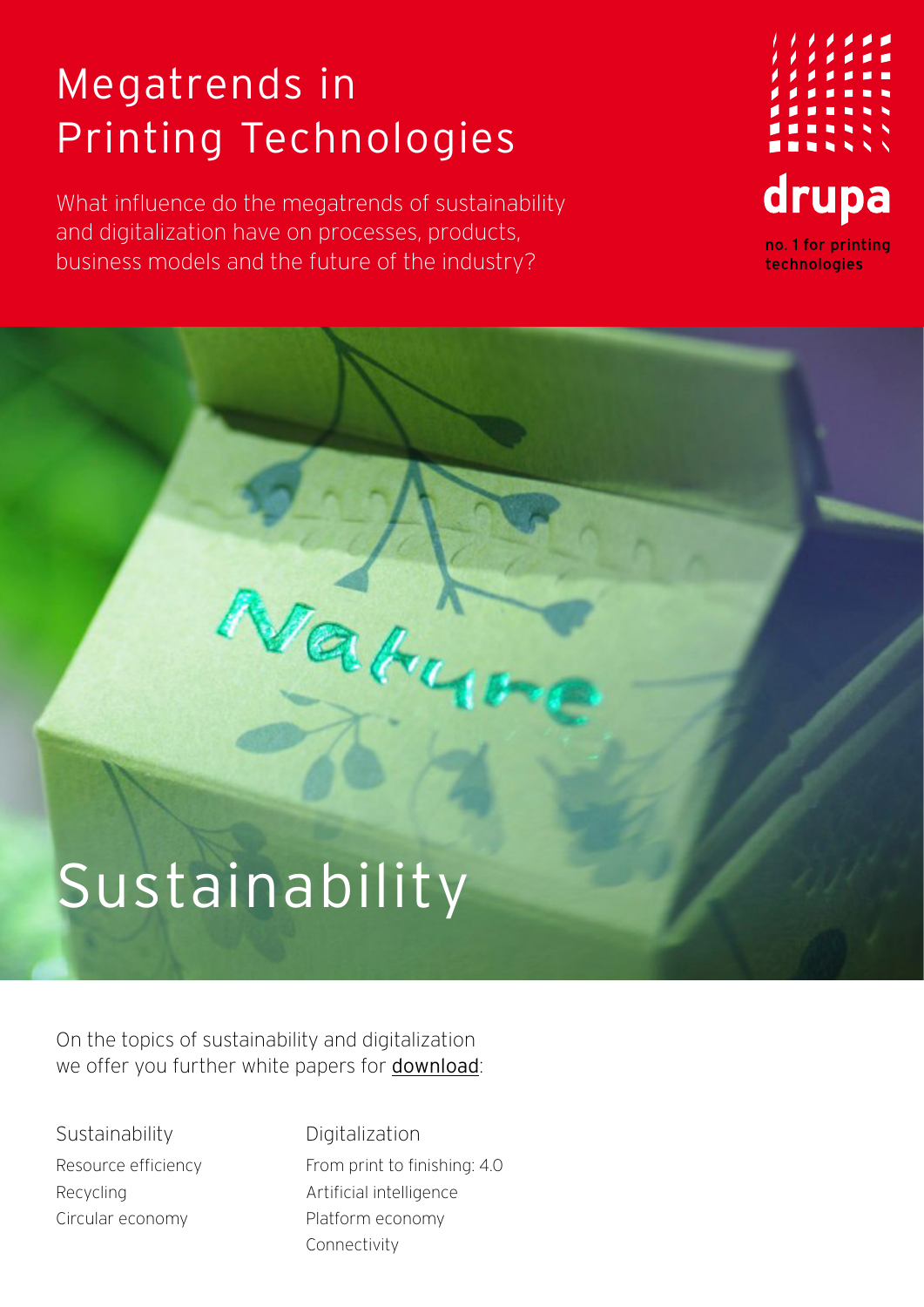## Sustainability

Sustainability is much more than a market trend. Unless we succeed in significantly reducing resource demand and greenhouse gas emissions, humanity will deprive itself of its livelihood. According to the United Nations Environment Programme (UNEP), global resource consumption has tripled since 1970. Demand for fossil fuels has increased by 45 percent\* since then. The consequences: Species extinction, water scarcity and global warming as well as a frightening increase in catastrophic weather extremes. If all countries in the world consumed as many resources as the industrialized nations of the USA, Australia, France, Germany or Japan, three to five Farths would be needed to meet the demand\*\*

Youth movements, environmental organizations and the United Nations are pushing for a trend reversal and a return to sustainable lifestyles. Financiers are also increasingly turning away from non-sustainable business models because they entail incalculable risks for investments. The reasons for this are the changing the purchasing behavior of digitally connected and educated consumers and the progressive tightening of environmental regulations – often as a result of international agreements. The best example is the Paris Climate Agreement, in which 196 countries, including the twenty leading industrialized nations, have committed to limiting global warming to well below two degrees, preferably 1.5 degrees Celsius, above the pre-industrial levels. De facto, all signatory states are, therefore, committing themselves to phasing out fossil fuels in the medium term. For this purpose, they must immediately implement the Paris resolutions in their national environmental regulations.

The parameters for companies will change as a result. The new sustainability standards of the financial sector are harbingers of the imminent global transformation toward sustainable production. Since investments in machinery and production facilities are generally designed to last for decades, financiers must act immediately. With their investment decisions, they are already paving the way for the cross-industry "sustainability megatrend".

#### Sustainability in Print & Packaging

The Print & Packaging community is facing up to this global challenge and tackling it proactively. As the world's leading trade show for printing technologies, drupa 2024 will show that change is in full swing. The footprint of production processes and products is being systematically minimized. The energy and resource requirements of modern Print & Packaging solutions are falling, as is the environmental impact of disposable use. There are already market-ready solutions that ensure greater sustainability in the print and packaging market. And solution providers are resolutely driving the change toward all-round sustainable print and packaging production.

In this way, the community is not only meeting its responsibility for resource and climate protection, but also supporting the pursuit of sustainable economic and social development. Printed products have always been the key to social advancement: schoolbooks and notebooks for literacy. Specialist books and media for basic and further training. Newspapers, non-fiction books, and magazines for general style and opinion formation. Catalogs, brochures, and advertising materials – the list could go on and on. Print & Packaging solutions are also essential in the fight against food loss. According to the UNEP, up to 14 percent of all food that is produced is lost along the production and supply chains. The UNEP estimates that these unnecessary losses contribute to up to 10 percent of the global greenhouse gas emissions – and complicate the fight against hunger, which the UN says will affect more than 800 million persons worldwide by 2020\*\*\*.

Modern packaging is the key to extending the shelf life of food and getting it to the consumer intact. Not only do they protect products from premature spoilage, transport damage or contamination, but their imprints also make an important contribution to consumer information. The packaging industry is driving forward solutions with a minimized footprint and undertakes to develop closed material cycles together with partners from the waste and recycling industry. This makes the Print & Packaging community a driving force in the change to a modern and sustainable way of life.